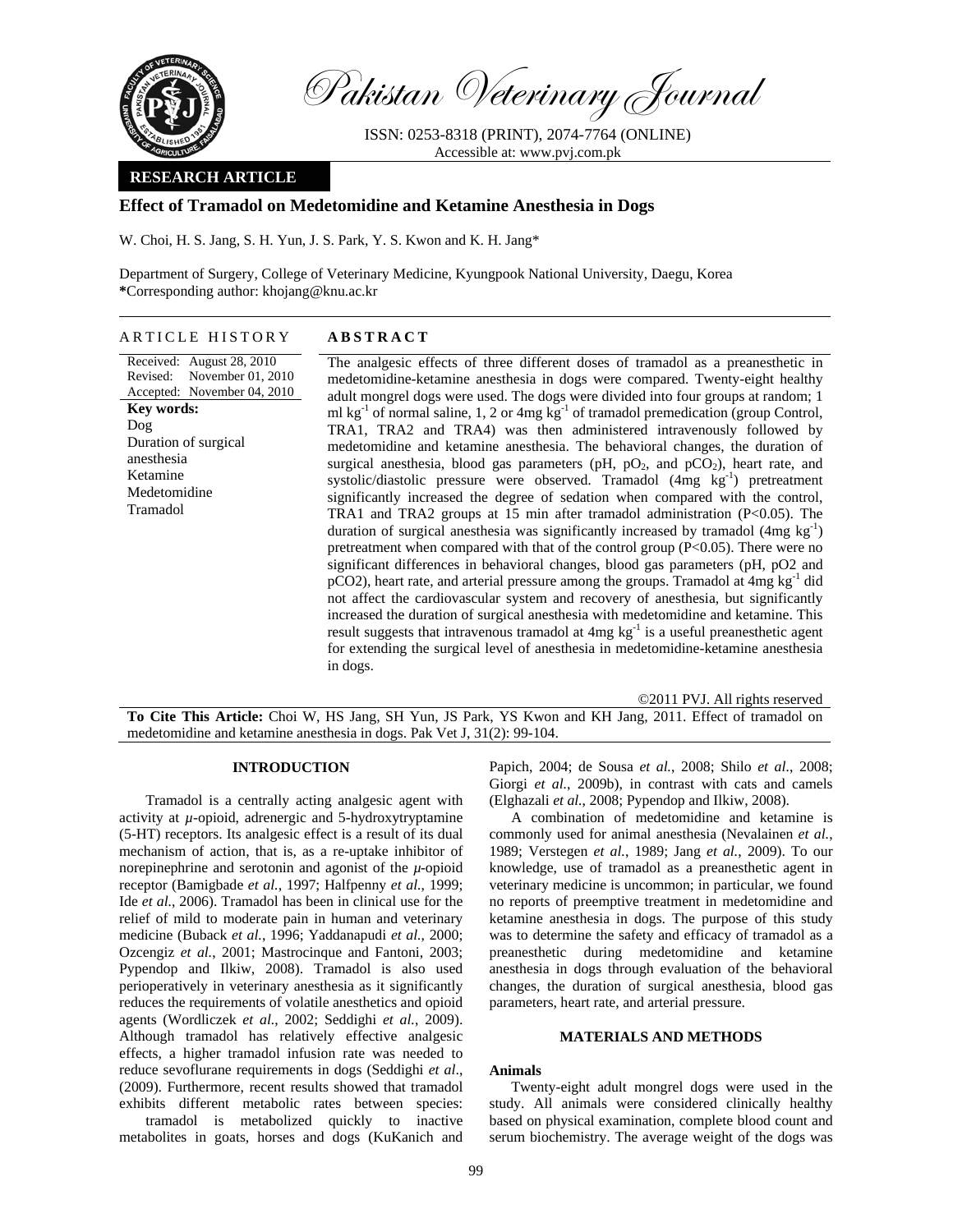$5.7 \pm 1.4$  kg (3.9 to 10.0 kg). Each dog was housed individually and fed commercially available dry pellet food and water *ad libitum*. The dogs were randomly divided into 4 groups administered normal saline, 1, 2 or 4mg kg-1 of tramadol, followed by medetomidine and ketamine anesthesia (Control, TRA1, TRA2 and TRA4, respectively); each group contained 7 dogs. This study was approved by the Kyungpook National University Institutional Animal Care and Use Committee.

## **Experimental procedure**

One day prior to the experiment, an arterial catheter was inserted about 5 cm into the right external carotid artery and forward toward the aorta of each dog under propofol and isoflurane anesthesia. The catheter was placed in a tunnel through the subcutis and brought out on the dorsal surface of the neck; it was then filled with heparin (50 IU mL<sup>-1</sup>) diluted in saline. The arterial catheter was used for checking arterial blood pressure and heart rate and for collecting blood. The catheter was flushed with saline diluted in heparin two times a day to prevent coagulation of blood.

Food but not water was withheld for 12 h before the experiment. On the day of the experiment, the dogs were acclimatized to the experimental room for 1 h, and then the arterial catheter was connected to a Polygraph (Model 7P1, Grass Instrument Co., Quincy, MA). Following determination of baseline values in a sitting position, a 24 gauge cephalic vein catheter was placed for drug administration. Fifteen minutes after atropine (0.05 mg  $kg^{-1}$ , subcutaneously) injection, each dog was intravenously administered tramadol (Maritrol; Je Il Pharm. Co. Ltd., Daegu, Korea). Fifteen min later, medetomidine (Domitor; Orion Corporation ANIMAL HEALTH, Turku, Finland)  $(40\mu g\ \text{kg}^{-1})$ , intravenously [IV]) and ketamine (Ketamine; Yuhan Corp., Seoul, Korea) (10mg  $kg^{-1}$ , IV) were given with a 15-min interval.

#### **Behavioral parameters**

**Degree of sedation:** The degree of sedation was assessed by a numerical sedation score (NSS) (Valverde *et al.*, 2004). The NSS consists of a scale ranging from 0 to 3, with 0: no sedation; 1: mild sedation (less sedation but still active); 2: moderate sedation (drowsy, recumbent but can walk); and 3: intense sedation (very drowsy, unable to walk). NSS was evaluated at 30 and 15 min after ketamine injection (15 min after tramadol and medetomidine injection, respectively), and at 10 and 30 min after the dogs started showing head-up movement.

**Duration of anesthesia**: Arousal time after ketamine injection to the time the dog showed loss of righting reflex (loss of RR), head-up, positioning to a sternal recumbency position and walking movements were measured, and the mean values were presented (MHT, MST and MWT, respectively). The time difference between head-up movement and walking was defined as the recovery time.

**Duration of surgical anesthesia:** The duration of surgical anesthesia was determined by pedal withdrawal reflex. After ketamine administration, the period in which the dog showed negative response to toe-web pinching test was defined as surgical anesthesia. Each toe-web region in the forelimbs was alternatively pinched with mosquito forceps to the first ratchet-lock for 10 sec, and was evaluated at 5, 10, 15, 30, 40, 50, 60, 70, 80, 90 and 120 min from ketamine injection. Additional tests were stopped if the dog showed purposeful movement of the head and/or limbs.

#### Blood gas analysis (pH, PaO<sub>2</sub>, PaCO<sub>2</sub>)

Arterial blood sample was collected through the external carotid arterial catheter. Blood gas was analyzed with a portable blood gas analyzer  $(I - STAT^{\omega}$  Analyzer MN300, Abbott Point of Care Inc., Abbott Park, IL) and test cartridges (I - STAT® G3+ Cartridge, Abbott Point of Care Inc., Abbott Park, IL). The blood sample (0.5 mL) was collected from the carotid arterial catheter, and the catheter was flushed with 0.5 ml of saline diluted heparin, following each sampling. The analysis was done within 10 sec after blood sampling.

## **Heart rate and mean arterial pressure**

Heart rate and mean arterial blood pressure were measured with the polygraph (Model 7P3, Grass instrument Co., Quincy, MA). Values were calculated from 10-sec arterial pulse wave records in each recording time.

#### **Statistical analysis**

All data, except the behavioral parameters, were calculated as a percentage to the baseline values, and were expressed as mean  $\pm$  standard deviation (SD). Mean arterial blood pressure, heart rate and blood gas values were statistically analyzed by two-factor ANOVA followed by a Bonferroni correction (SPSS 14.0K, Data solution, Seoul, Korea). One-way ANOVA followed by a Bonferroni correction were included to identify the statistical differences of behavioral changes (time to loss of righting reflex, mean head-up time, mean sternalrecumbency time, mean walking time and total recovery time), numerical sedation score and the duration of surgical anesthesia. Values of P<0.05 were considered significant.

### **RESULTS**

### **Behavioral parameters**

**Degree of sedation:** Tramadol (4mg kg<sup>-1</sup>) treatment resulted in a significant increase of NSS (P=0.001, P=0.042 and P=0.007 when compared to control, TRA1 and TRA2 groups, respectively) at 15 min after tramadol administration. In contrast, one-way ANOVA did not reveal any significant differences between groups at other measurement times (Fig. 1).

**Duration of anesthesia**: One-way ANOVA revealed that no variables of behavioral changes during anesthesia were significantly affected by pretreatment with different doses of tramadol (F=1.03, P=0.397 in loss of RR; F=1.46, P=0.250 in MHT; F=1.46, P=0.251 in MST; F=1.92, P= $0.153$  in MWT; F= $1.95$ , P= $0.149$  in total recovery time) (Fig. 2).

**The duration of surgical anesthesia:** One-way ANOVA revealed that treatments were significant (F=4.04,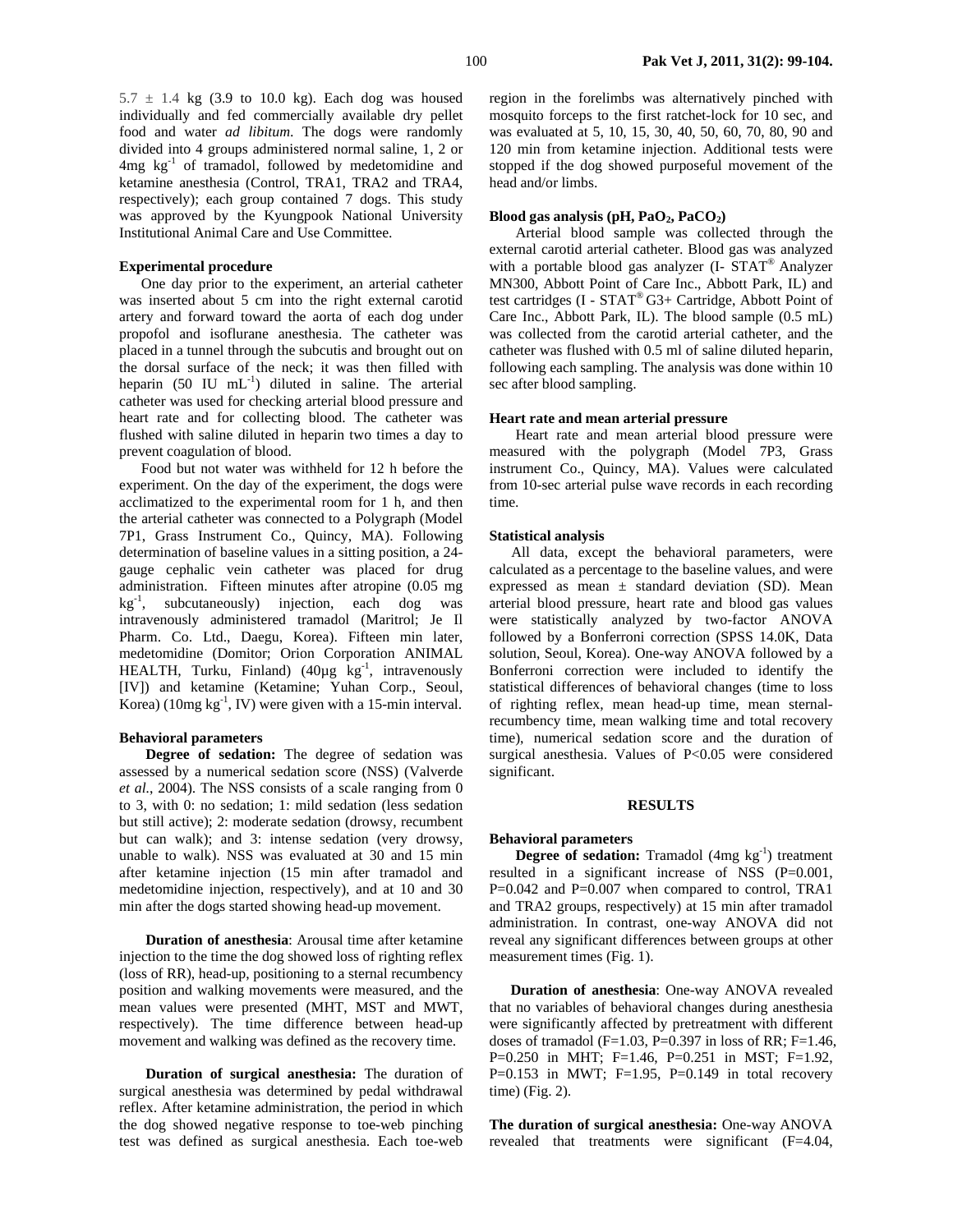P=0.019), and the Bonferroni test indicated that tramadol (4mg kg-1) pretreatment significantly increased the duration of surgical anesthesia (P=0.023) when compared to the Control group (Fig. 3).



**Fig. 1:** Changes in the degree of sedation in dogs. The dogs were given saline, 1, 2 or 4mg kg-1 of tramadol (Control, TRA1, TRA2 and TRA4), followed by medetomidine and ketamine. The degree of sedation was measured by numerical sedation score (NSS) (0, no sedation; 5, severe sedation), and was recorded from 15 min after tramadol injection to 30 min after the dog showed head-up movement. NSS was not measured during anesthesia. TRA4 group exhibited a significant increase in NSS (\*\*P=0.001, #P=0.042 and ++P=0.007 compared to Control, TRA1 and TRA2 groups, respectively) at 15 min after tramadol injection. Data were analyzed by one-way ANOVA and Bonferroni test.



**Fig. 2:** Duration of anesthesia in dogs anesthetized with tramadol, medetomidine and ketamine. The dogs were given saline, 1, 2 or 4mg kg-1 of tramadol (Control, TRA1, TRA2 and TRA4), followed by medetomidine and ketamine. The behavioral changes after ketamine administration were measured; average time of latency to loss of righting reflex (RR), head-up movement (MHT), sternal recumbential position (MST) and walk (MWT) was measured. Additionally, total recovery time was determined as the time difference from head-up movement to walking-movement. None of the parameters showed any significant change by different doses of tramadol. Data were analyzed by one-way ANOVA and Bonferroni test.

# **Blood gas analysis (pH,**  $pO_2$ **,**  $pCO_2$ **)**

Repeated measures ANOVA revealed that time course (F=1.00, P=0.415), interaction (F=0.99, P=0.472)



**Fig. 3:** Duration of surgical anesthesia was determined by pedal withdrawal reflex in dogs anesthetized with tramadol, medetomidine and ketamine. The dogs were given saline, 1, 2 or 4mg kg<sup>-1</sup> of tramadol (Control, TRA1, TRA2 and TRA4), followed by medetomidine and ketamine. After ketamine administration, the period in which the dog showed negative response to the toe-web pinching test was defined as the surgical anesthesia. The duration of surgical anesthesia in the TRA4 group was significantly increased compared with Control (\*P<0.05, one-way ANOVA and Bonferroni test).



**Fig. 4:** Changes of blood pH in dogs anesthetized with tramadol, medetomidine and ketamine. The dogs were given saline, 1, 2 or 4mg kg-1 of tramadol (Control, TRA1, TRA2 and TRA4), followed by medetomidine and ketamine. Data were analyzed by two-factor repeated measures ANOVA and Bonferroni test, and variables were not significant.

and treatment  $(F=0.80, P=0.511)$  were not significant in pH variables. Variables of  $pCO<sub>2</sub>$  and  $pO<sub>2</sub>$  were significantly affected by time course (F=19.43, P<0.001 at  $pCO<sub>2</sub>$ , and F=15.35, P<0.001 at  $pO<sub>2</sub>$ ), but not interaction  $(F=0.44, P=0.94$  at pCO<sub>2</sub>, and F=0.79, P=0.654 at pO<sub>2</sub>) or treatment (F=0.68, P=0.575 at pCO<sub>2</sub>, and F=0.31, P=0.815 at  $pO_2$ ) (Fig. 4-6).

## **Hemodynamic values**

**Heart rate:** Repeated measures ANOVA revealed that time course was significant  $(F=35.05, P<0.001)$ , but interaction  $(F=0.50, P=0.993)$  and treatment  $(F=0.07, P=0.993)$ P=0.976) were not significant for heart rate (Fig. 7).

**Mean arterial blood pressure:** Repeated measures ANOVA revealed that time course was significant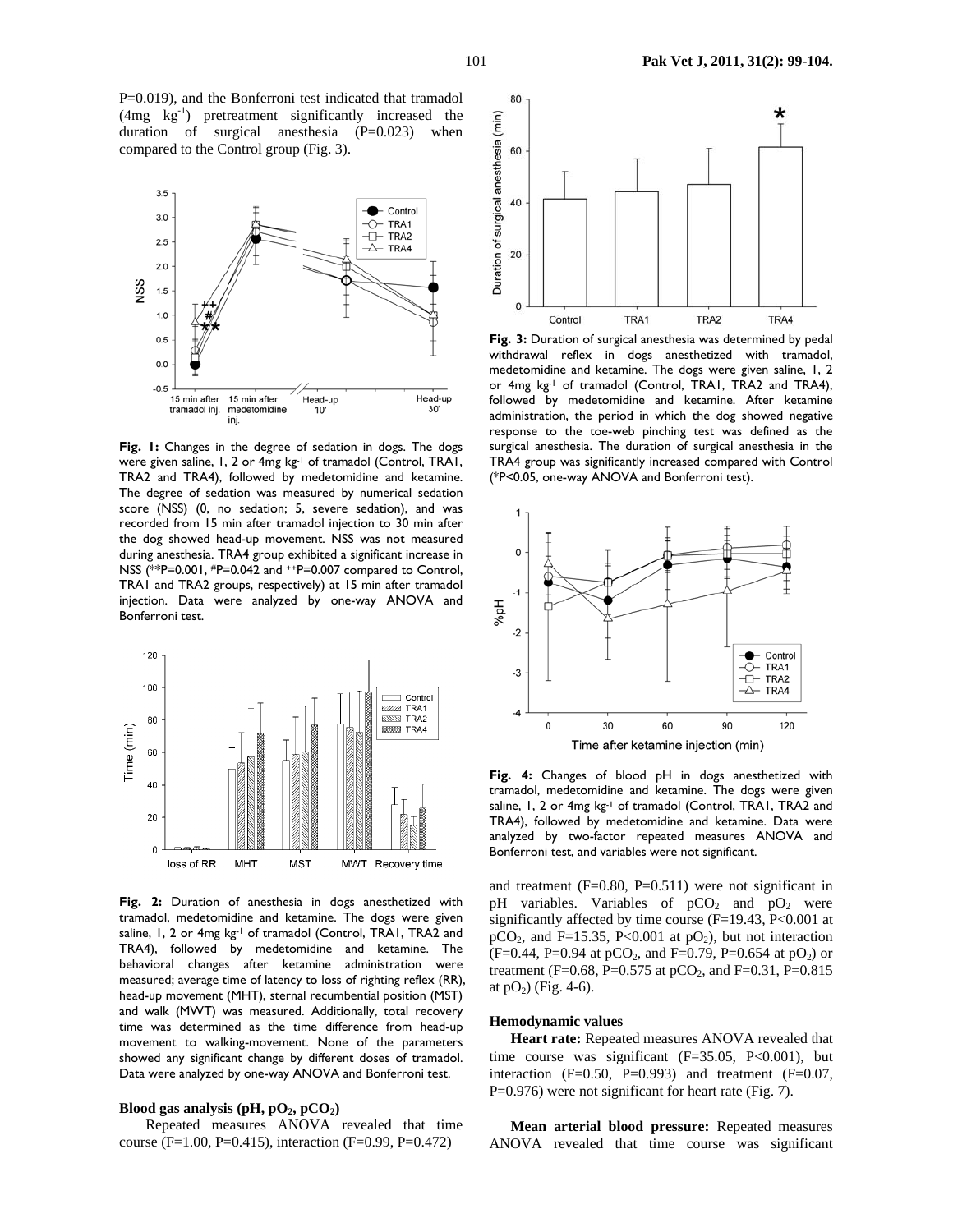(F=11.27, P<0.001), but interaction (F=1.16, P=0.265) and treatment  $(F=0.56, P=0.648)$  were not significant for arterial blood pressure (Fig. 8).

### **DISCUSSION**

The present results show that premedication with 4mg  $kg<sup>-1</sup>$  of tramadol significantly increased the duration of surgical anesthesia of medetomidine and ketamine without affecting the hemodynamic parameters or delaying the recovery. However, pretreatment with 1 or  $2mg$   $kg^{-1}$  of tramadol failed to extend the expected duration of surgical anesthesia.



Fig. 5: Changes in P<sub>a</sub>O<sub>2</sub> in dogs anesthetized with tramadol, medetomidine and ketamine. The dogs were given saline, 1, 2 or 4mg kg-1 of tramadol (Control, TRA1, TRA2 and TRA4), followed by medetomidine and ketamine. Data were analyzed by two-factor repeated measures ANOVA and Bonferroni test. Time course was significant (P<0.05), but interaction and treatment were not significant.



Fig. 6: Changes in P<sub>a</sub>CO<sub>2</sub> in dogs anesthetized with tramadol, medetomidine and ketamine. The dogs were given saline, 1, 2 or 4mg kg-1 of tramadol (Control, TRA1, TRA2 and TRA4), followed by medetomidine and ketamine. Data were analyzed by two-factor repeated measures ANOVA and Bonferroni test. Time course was significant (P<0.05), but interaction and treatment were not significant.

Intravenous and epidural administration of tramadol  $(2mg \text{ kg}^{-1})$  in dogs undergoing soft tissue and orthopedic surgery provided effective post-operative analgesia (Vettorato et al., 2010), and 2mg kg<sup>-1</sup> of tramadol had an analgesic potency comparable to that of  $0.2mg \text{ kg}^{-1}$  of morphine (Mastrocinque and Fantoni, 2003). In addition, constant rate infusion of tramadol also had MAC-reducing effects in dogs (Seddighi *et al*., 2009). In contrast, some results have indicated that pretreatment with a single bolus of tramadol for anesthesia was insufficient to obtain a significant level of enhanced surgical general anesthesia (Kongara *et al.*, 2010).



**Fig. 7:** Changes in heart rates in dogs anesthetized with tramadol, medetomidine and ketamine. The dogs were given saline, 1, 2 or 4mg kg-1 of tramadol (Control, TRA1, TRA2 and TRA4), followed by medetomidine and ketamine. Data were analyzed by two-factor repeated measures ANOVA and Bonferroni test. Time course was significant (P<0.05), but interaction and treatment were not significant.



**Fig. 8:** Changes in mean arterial pressure (MAP) in dogs anesthetized with tramadol, medetomidine and ketamine. The dogs were given saline, 1, 2 or 4mg kg-1 of tramadol (Control, TRA1, TRA2 and TRA4), followed by medetomidine and ketamine. Data were analyzed by two-factor repeated measures ANOVA and Bonferroni test. Time course was significant (P<0.05), but interaction and treatment were not significant.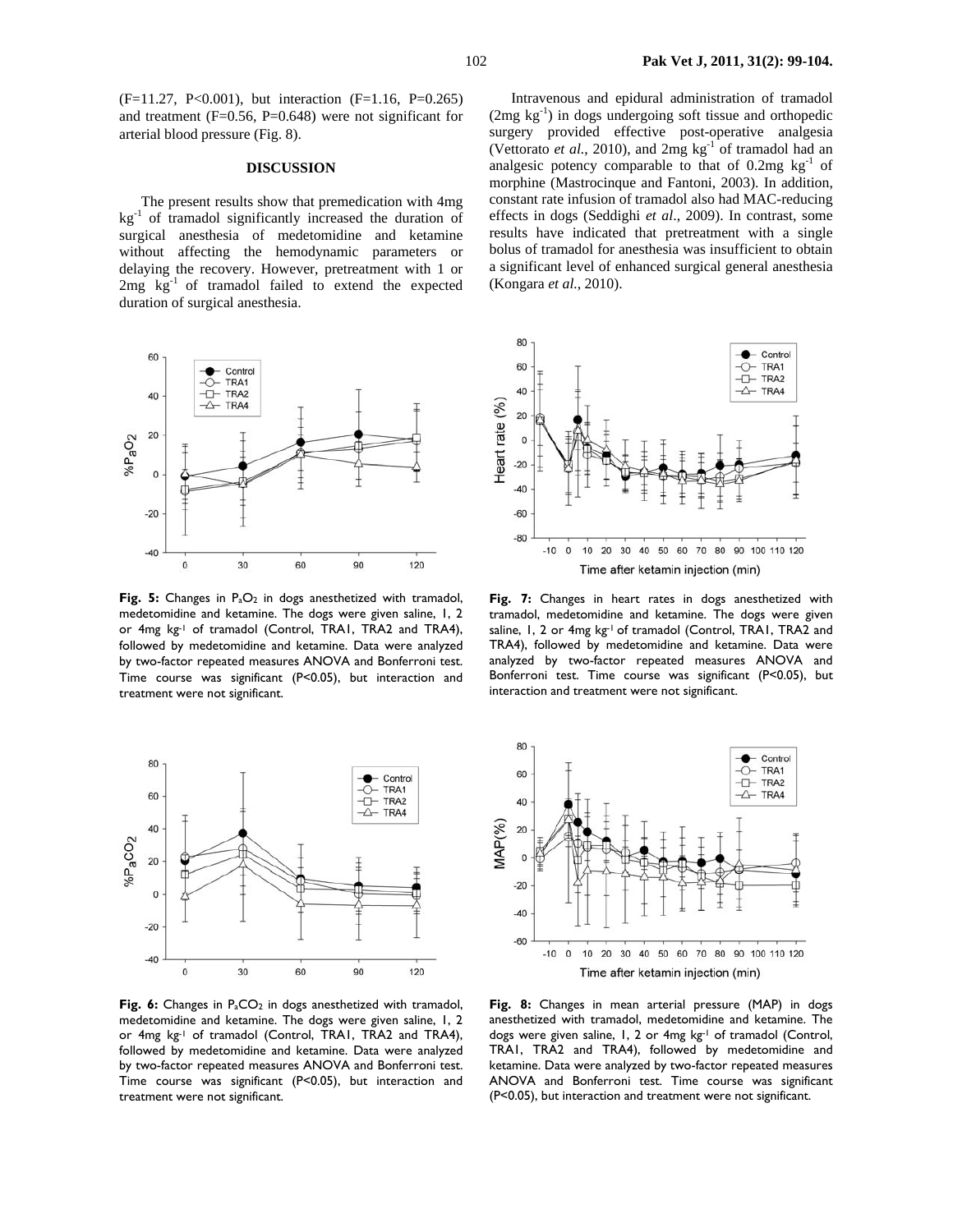Recent pharmacokinetics results of tramadol in beagles suggested that lower M1 plasma concentration levels were detected in dogs, and the M1 metabolite is an important analgesic contributor of tramadol (McMillan *et al.*, 2008; Giorgi *et al.*, 2009a). Prior to our experiment, we anticipated that the 2mg kg<sup>-1</sup> dose of tramadol could significantly extend the duration of surgical anesthesia and that  $4mg \text{ kg}^{-1}$  of tramadol would extend not only the period of surgical anesthesia but also the recovery duration. We also surmised that this prolonged recovery would be the main reason to select  $2mg \text{ kg}^{-1}$  of tramadol for the pretreatment dose. However, 1 and  $2mg \text{ kg}^{-1}$  doses of tramadol pretreatment were ineffective in enhancing the duration of surgical anesthesia in the present study. Effective enhancement only at the higher dose of tramadol could be related to the low level of M1 metabolites in dogs as mentioned earlier. Furthermore, a rapid elimination rate of tramadol in dogs cannot be ruled out (McMillan *et al.*, 2008). The higher dose of tramadol resulted in higher and more sustained tramadol plasma concentration (McMillan *et al.*, 2008), and tramadol itself seemed to have an analgesic effect in dogs (Giorgi *et al.*, 2009a). In the present study, tramadol was injected 30 min before ketamine administration, and a relatively long time passed in order to differentiate the duration of surgical anesthesia and compare it to the control group. That is, in the early period of anesthesia, the effect of tramadol could be masked by medetomidine and ketamine, but as the anesthetic time passed, the efficacy of tramadol as well as medetomidine and ketamine could be attenuated. In this situation, the higher tramadol plasma concentration would contribute to the enhancement of anesthetic depth.

In the present study, only treatment with  $4mg \text{ kg}^{-1}$  of tramadol induced a sedative effect at 15 min after tramadol administration. Previous results about the sedative effect of tramadol were controversial; one described a dose-dependent sedative effect of tramadol (Mastrocinque and Fantoni, 2003; Turker *et al.*, 2005; McMillan *et al.*, 2008), but another study reported no marked sedation (Seddighi *et al.*, 2009). However, significant sedation was induced with  $4mg \text{ kg}^{-1}$  of tramadol in the present study, but none of the doses of tramadol tested affected the anesthetic induction (no significant difference in loss of RR) or behavioral changes during recovery, and the sedative effect of tramadol did not persist for long.

Tramadol premedication did not cause a clinically important sedation in dogs during the recovery period (Seddighi *et al.*, 2009). In the present study, variables of behavioral changes were not significantly affected by different doses of tramadol, although a dose-dependent delay was observed. That is, tramadol premedication did not affect the recovery time, and the higher dose of tramadol in the present study prolonged the surgical anesthesia without hangover.

Previous results demonstrated that tramadol premedication has minimal effects on hemodynamics and respiratory function during anesthesia (Mastrocinque and Fantoni, 2003; McMillan *et al.*, 2008; Seddighi *et al.*, 2009). Dogs given tramadol premedication showed no significant changes in blood pressure, heart rate, arterial blood gases and pH during isoflurane anesthesia (Mastrocinque and Fantoni, 2003). The results of our

study were consistent with the previously published results.

In conclusion, tramadol premedication at a dose of  $4mg$  kg<sup>-1</sup> can significantly increase the duration of surgical anesthesia with medetomidine and ketamine in dogs, without imparting significant changes to the cardiovascular system or recovery from anesthesia. Therefore, this study suggests that  $4mg \text{ kg}^{-1}$  of tramadol may be a useful preanesthetic agent for sustaining the level of surgical anesthesia longer in medetomidine and ketamine anesthesia in dogs.

# **REFERENCES**

- Bamigbade TA, C Davidson, RM Langford and JA Stamford, 1997. Actions of tramadol, its enantiomers and principal metabolite, o-desmethyltramadol, on serotonin (5-ht) efflux and uptake in the rat dorsal raphe nucleus. Br J Anaesth, 79: 352-356.
- Buback JL, HW Boothe, GL Carroll and RW Green, 1996. Comparison of three methods for relief of pain after ear canal ablation in dogs. Vet Surg, 25: 380-385.
- de Sousa AB, AC Santos, SG Schramm, V Porta, SL Gorniak, JC Florio and H de Souza Spinosa, 2008. Pharmacokinetics of tramadol and odesmethyltramadol in goats after intravenous and oral administration. J Vet Pharmacol Ther, 31: 45-51.
- Elghazali M, IM Barezaik, AA Abdel Hadi, FM Eltayeb, J Al Masri and IA Wasfi, 2008. The pharmacokinetics, metabolism and urinary detection time of tramadol in camels. Vet J, 178: 272-277.
- Giorgi M, S Del Carlo, G Saccomanni, B Lebkowska-Wieruszewska, V Turini and C Kowalski, 2009a. Biopharmaceutical profile of tramadol in the dog. Vet Res Commun, 33 Suppl 1: 189-192.
- Giorgi M, G Saccomanni, B Lebkowska-Wieruszewska and C Kowalski, 2009b. Pharmacokinetic evaluation of tramadol and its major metabolites after single oral sustained tablet administration in the dog: A pilot study. Vet J, 180: 253-255.
- Halfpenny DM, LF Callado, SE Hopwood, TA Bamigbade, RM Langford and JA Stamford, 1999. Effects of tramadol stereoisomers on norepinephrine efflux and uptake in the rat locus coeruleus measured by real time voltammetry. Br J Anaesth, 83: 909-915.
- Ide S, M Minami, K Ishihara, GR Uhl, I Sora and K Ikeda, 2006. Mu opioid receptor-dependent and independent components in effects of tramadol. Neuropharmacology, 51: 651-658.
- Jang HS, HS Choi, SH Lee, KH Jang and MG Lee, 2009. Evaluation of the anaesthetic effects of medetomidine and ketamine in rats and their reversal with atipamezole. Vet Anaesth Analg, 36: 319-327.
- Kongara K, JP Chambers and CB Johnson, 2010. Electroencephalographic responses of tramadol, parecoxib and morphine to acute noxious electrical stimulation in anaesthetised dogs. Res Vet Sci, 88: 127-133.
- KuKanich B and MG Papich, 2004. Pharmacokinetics of tramadol and the metabolite o-desmethyltramadol in dogs. J Vet Pharmacol Ther, 27: 239-246.
- Mastrocinque S and DT Fantoni, 2003. A comparison of